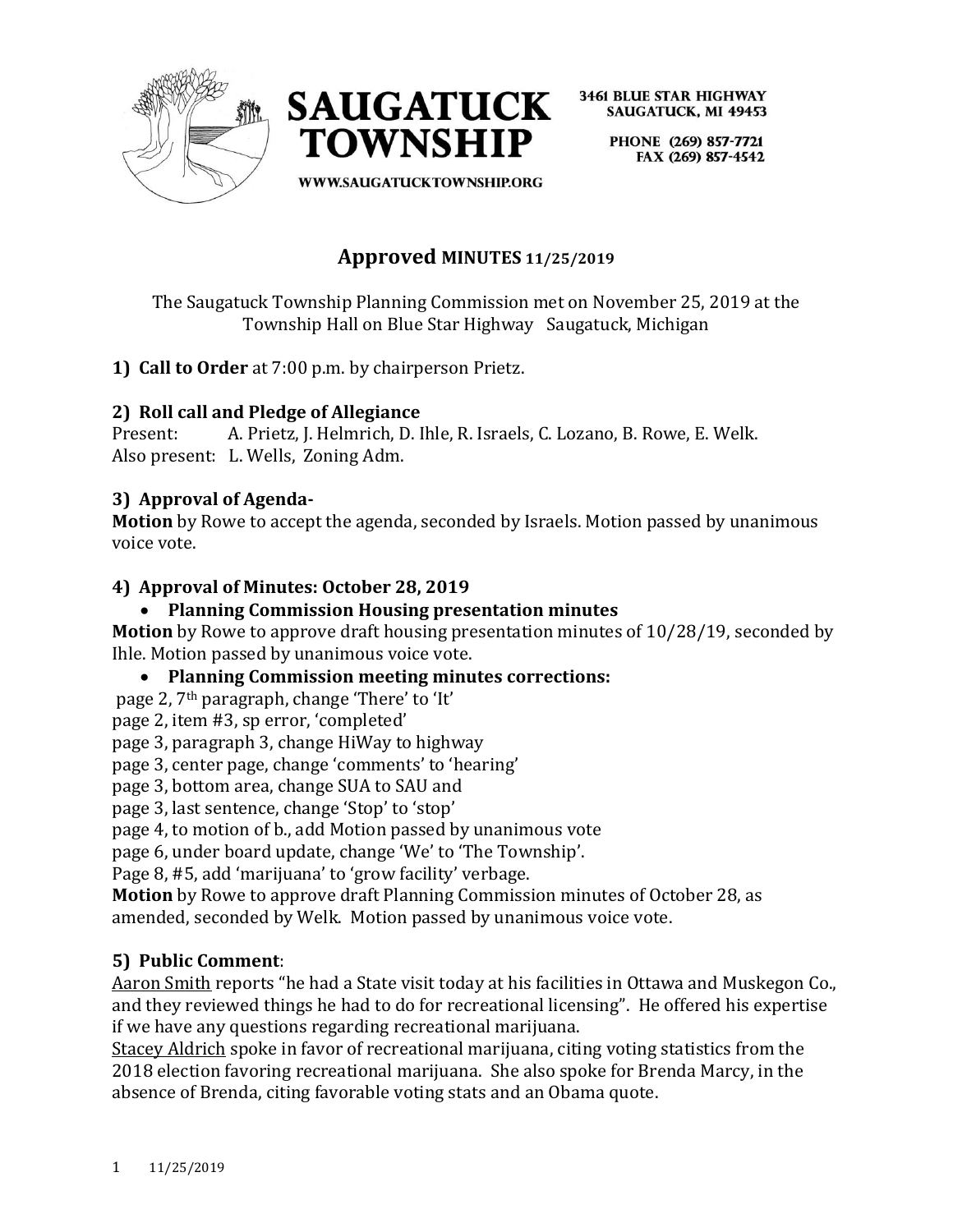



> PHONE (269) 857-7721 FAX (269) 857-4542

**WWW.SAUGATUCKTOWNSHIP.ORG** 

Tony Ragona spoke about his concern for recreational cannibus and access to potent cannibus extracts. He cited that while potent THC is available and has an important use medically, he does not believe that it should be used at a recreational level. It is too potent. He expressed concerns with general access of THC for recreational use and has concerns with the commercial profit margins of the drug. He suggests we do not approve recreational facilities at this time, follow the lead of Douglas and Saugatuck in opting out, and limit our approval to medical use.

Don Schipper spoke in support of the comments make made by Stacey Aldrich.

## **6) New business:**

**a.** Recreational marijuana Laws and Updates:

Nick Curcio, ppl, our Township attorney presented information regarding the latest laws for recreational marijuana sales and use. The new terminology is 'Adult-use' vs 'Recreational use' when referring to non-medical marijuana.

Please refer to the CLF 19 slide presentation distributed by Curcio.

Part one reviewed the 'Townships' Medical Marijuana Program'.

Part two reviewed the 'Introduction to Adult-use Marijuana'.

Part three was a preview of 'considerations for opting in'.

A complete presentation is also available as an audio podcast in the 2019 November Township News.

-Questions from the Board

Welk questioned revenue sharing. Curcio explained that the fees were split by a small percentage with all municipalities, noting the sum of fees collected are not disbursed by the State, but only a fraction. Then the split is again divided by the number of facilities in the designated City or Township. Israels asked if we could opt in, but exclude 'microbusiness' and 'temporary events'. Curcio stated that yes, we could opt in to some of the Adult-use, and not include all items. Israels asked about delegating the inspections. She asked if the State or County enforces the inspections. The Township enforces their requirements, but probably the State does their own inspections. It was noted that inspections are done at all levels, including Local enforcement. Israels also questioned delegation of revenue funds, and was told that we would receive revenue sharing with no restriction for use. She also questioned if we could initiate a community wide ballot initiative assessing Adult-use community desire, and Curcio explained it is not an action the Commission should take. It requires voter initiation and, if passed, could become State regulated, not Township regulated. Prietz recognized that Adult-use has passed in the State of Michigan, but there are many communities continuing to opt out, with South Haven voters turning it down at the polls last week. Helmrich questioned if other communities are imposing limiting factors with flower based vs extracts in marijuana businesses. Curcio explained that he was not aware of any, and cautions to follow State law. Rowe reiterated that we lose the ability to regulate what we have if the community allows the Adult-use to go to a vote. Ihle asked for more explanation about annual fees. Israels reiterated that we somehow have to learn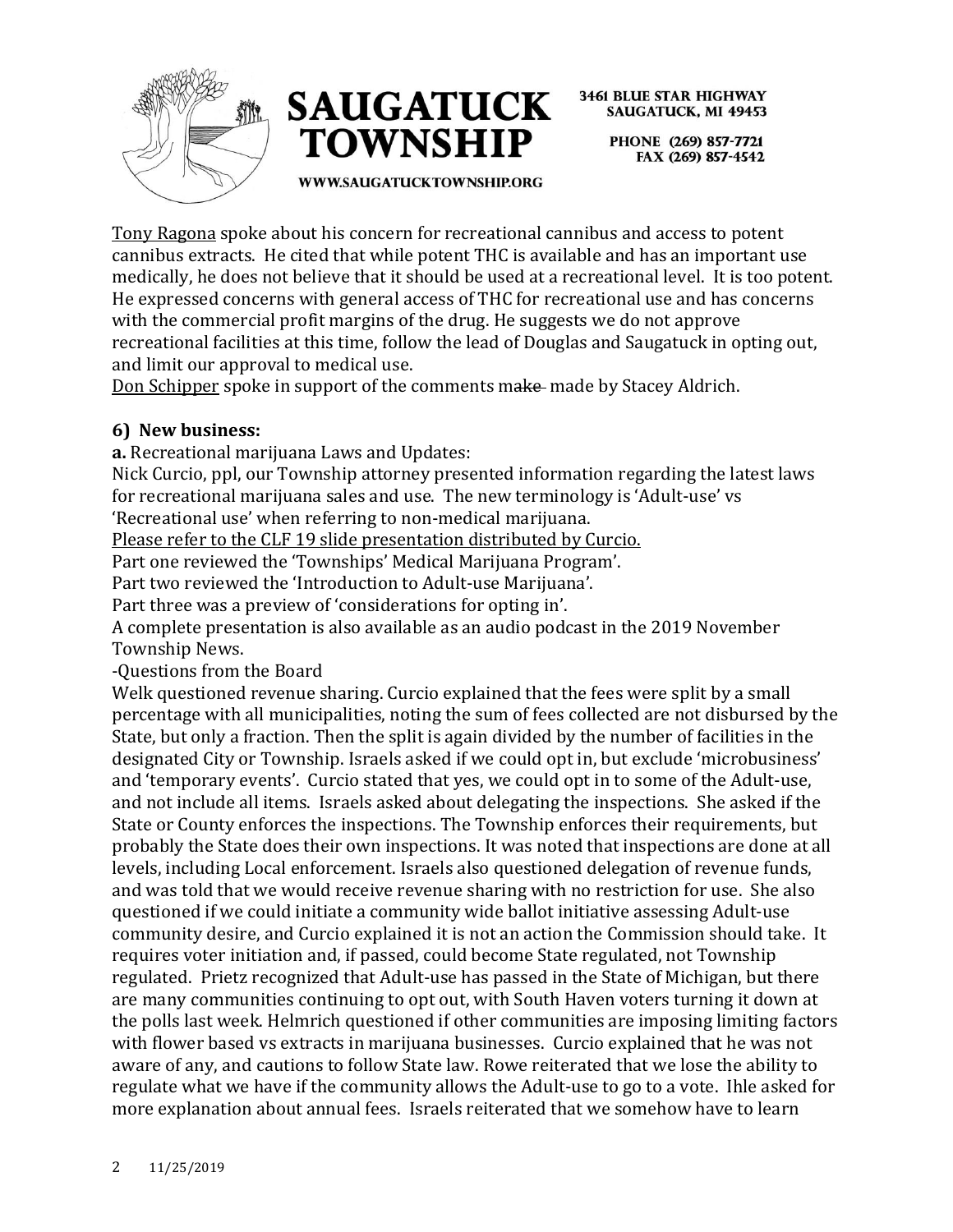



**3461 BLUE STAR HIGHWAY SAUGATUCK, MI 49453** PHONE (269) 857-7721 FAX (269) 857-4542

**WWW.SAUGATUCKTOWNSHIP.ORG** 

more about what our community wants, either by vote, or through a Cobalt type survey, community forum or other mechanism. Prietz noted the tri-community area has opted out, and Helmrich responded that, to him, it is an economic issue as well as the fact that 61% of voters in the last election did vote to legalize recreational marijuana. Curcio again emphasized that if we pass it, we have the ability to self regulate. Prietz noted that a gentleman spoke several months ago and expressed concern that we are creating a culture of unemployable persons. There are many jobs that require drug testing. Curcio explained that alcohol is synthesized in the body and leaves ones' system relatively quickly. Marijuana takes much longer to leave the body system and can show up in testing for a longer period. Israels noted professions that require drug testing including commercial transportation, civil service, health care workers, senior care providers, machine workers, and others. Israels also questioned if there were any insurance issues/liabilities to consider. Curcio recommended that we ask our insurance providers. He has not heard of any insurance issues.

**b.** Discuss and review potential options for amending Medical Marijuana Ordinances (General Law and Zoning)

Potential options: The Planning Commission can regulate and recommend zoning and the Board can consider, approve and adopt the ordinance. There has to be a public hearing no matter what route you choose to take. The Board has asked the commission to treat the Adult-use as we would the medical use.

Rowe moved to have a public hearing for Adult-use marijuana at the Planning Commission meeting on December 16, 2019. Seconded by Helmrich.

Motion carried 6-1, with Prietz voting no.

Wells will have the notice in the Sentinel and Commercial Record. There is a 15 day calendar notice requirement.

## **7. Old Business:**

**a.** Special Approval Use Public Hearing and Site Plan Review application for parcel #20- 003-001-00 (aka. 3577 64th Street) for a medical marijuana provisioning center. Aaron Smith submitted new design plans with additional windows compliant with State law, landscaping and exterior design, interior design, updated fans and air filtering controls per requirements of the Township. He provided clarity on access, hours of operations, outside lighting, interior and exterior security features, and closure of windows and doors. He may re-evaluate hours after 6 months of operations depending on business, and yet remain within State requirements. He provided diagram updates for the waste, packaging area and vault as requested by the commission. Smith explained how waste product is destroyed, conforming to state regulation. The architectural design was improved to meet the conditions of the Township. He further explained exterior lighting and the multiple security cameras stating he "has never had an attempted break in".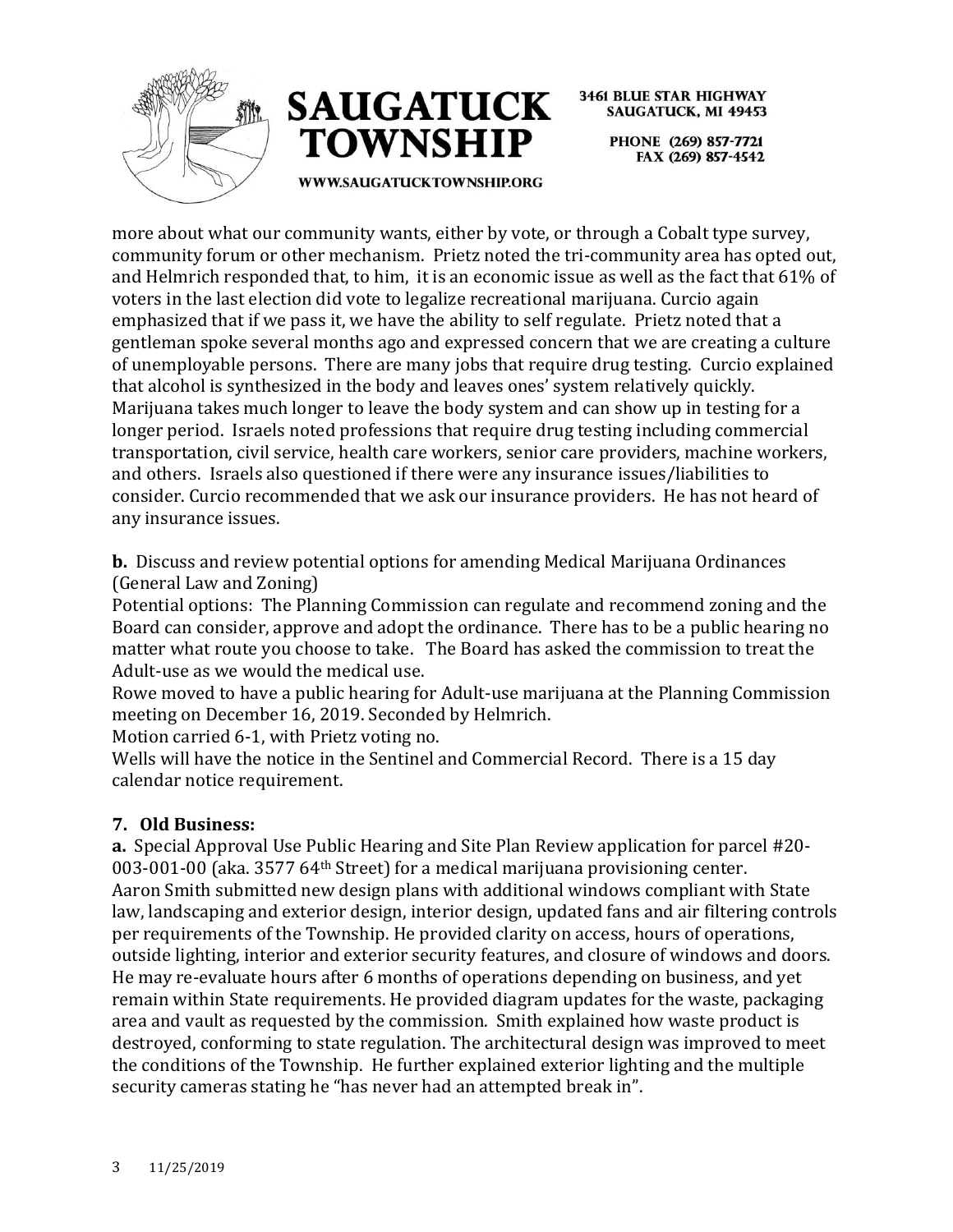



> PHONE (269) 857-7721 FAX (269) 857-4542

#### WWW.SAUGATUCKTOWNSHIP.ORG

Motion to approve by Rowe, the Special Approval Use and Site Plan for 3577 64th Street, with the following 11 conditions as noted by the zoning administrator memo dated 11/20/19. Seconded by Welk. Motion passed by unanimous vote.

#### **RECOMMENDATION:**

- 1. Windows and doors shall remain closed except for ingress and egress.
- 2. Negative interior air pressure shall be maintained at all times.
- 3. Buffer yards shall remain, only removal of dead brush shall be permitted. Existing trees within the buffer yards shall remain to satisfy the minimum size requirements and specifications of section 40-878.
- 4. The landscaping shall conform to section 40-880 and any new plant materials shall be installed and maintained per 40-880 (i) 1-6. A landscape plan showing do not disturb areas for the entire site shall be submitted to the Township Planner.
- 5. All exterior lighting fixtures shall be downward facing and dark sky complaint. Any exterior lighting will require submission of cut sheets to the Township Planner.
- 6. The applicant shall adhere to all requirements and standards of applicable local, state and federal laws, including Ordinance 40-746 at all times.
- 7. The exterior building façade shall meet the transparency requirements with windows per the Township Zoning Ordinance. An updated façade with dimensions shall be provided to the Township Planner for review.
- 8. All conditions as set forth by the Fire District shall be met prior to issuance of building permit.
- 9. All conditions as set forth by the Township's Engineer shall be met prior to issuance of building permit.
- 10. All conditions of the utility district, Allegan County Road Commission, and other applicable reviewing agencies shall be met.
- 11. The applicant shall remain in good standing and maintain all required licenses through the State of Michigan and the Township.

#### **8. Public Comments:** None

#### **9. Board Discussion** Helmrich

**a.** Township Board update: The Township Board met on Weds., Nov 6, 2019.

-The bulk of the meeting focused on the Blue Star bike trail, with 8 community members speaking about the trail. The Township voted to table the current agreement for the trail and appoint a trail committee with two representatives from each of the three municipalities, along with the current Managers, to work on a future plan. Bigford and - Marcy will participate from the Township. Manager Graham will lead the committee. -Zoning amendments recommended by the PC were passed.

-Lead testing for the Kalamazoo water supply was completed. No results were noted. -There is a 'Township goals and strategizing session' on December 14. This is the first session of this type and will be lead by a strategizing professional, Al Vandenberg, from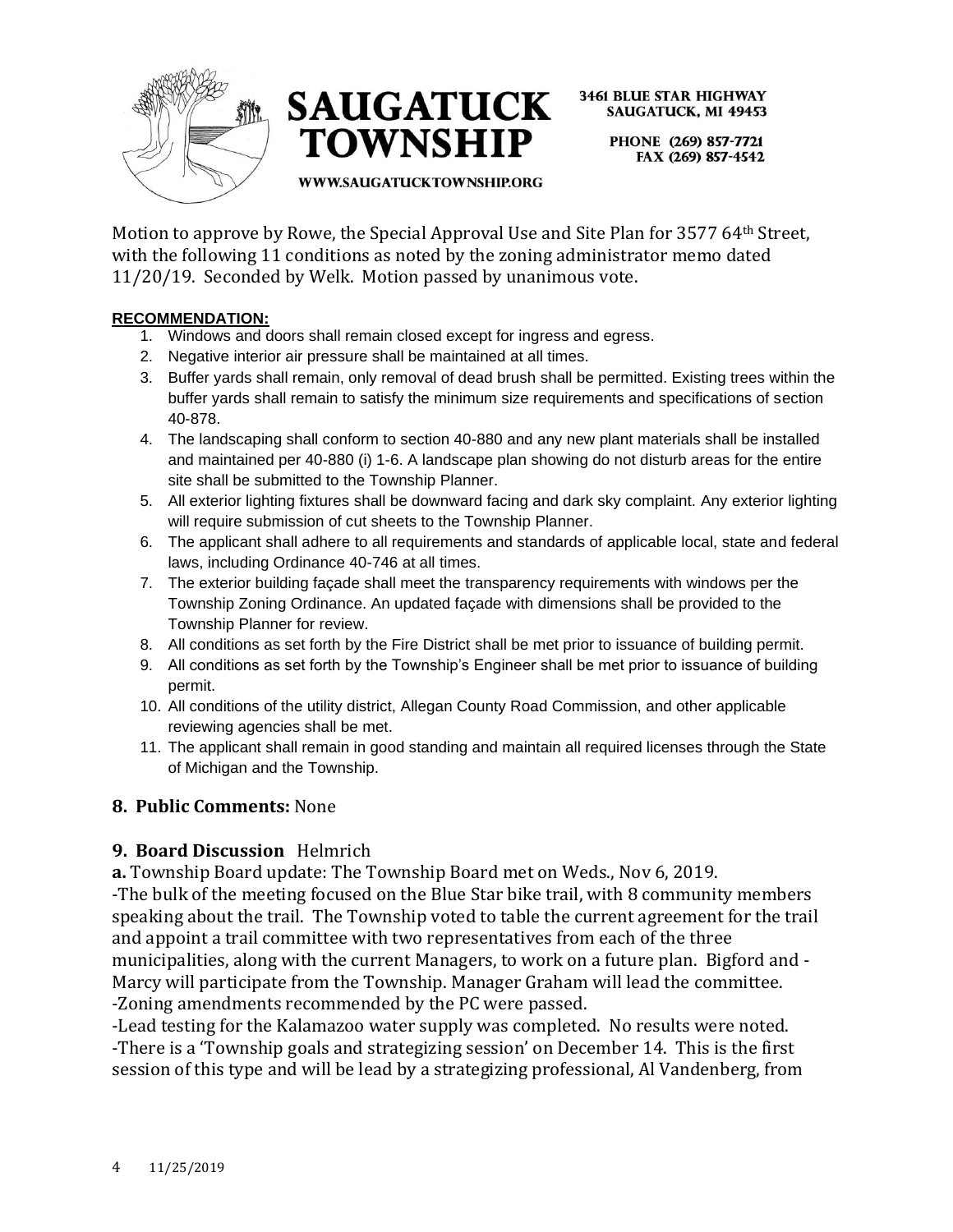



> PHONE (269) 857-7721 FAX (269) 857-4542

WWW.SAUGATUCKTOWNSHIP.ORG

Ottawa County. It is open to the public. Begins at 8:00 a.m. at the Old School House. Helmrich emphasized that all board members and public are encouraged to attend. -Erosion on Lakeshore Drive is a problem. The Township is involved in meetings and strategizing about potential re-routing, emergency access, and the number of homes immediately affected. There are areas affected by road washout concerns. Rowe emphasized a 2.5 mile stretch currently affected. Helmrich stated there is a move in Lansing to declare the Lakeshore a disaster area in order to get State and Federal assistance.

-There is a suggestion to move the monthly Board meeting from the first Wednesday to the second Wednesday of the month.

-Helmrich and Graham attended an annual economic event held by Allegan Co. with representation from Saugatuck. Many things were addressed including housing concerns, solar opportunities and there were other great speakers.

**b.** 2020 Meetings Schedule: Wells

Future meeting dates for the planning commission were distributed. Meetings continue on the 4th Monday of each month, noting exceptions of May (3rd Monday), and December (2nd Monday). The following will be posted on the WEB site and noticed as required:

The Township Planning Commission shall meet on the 4<sup>th</sup> Monday of each month at 7pm at Saugatuck Township Hall, 3461 Blue Star Highway, Saugatuck, MI 49453. In the event that the Planning Commission has no business, the meeting will be cancelled.

January 27, 2020 December 23, 2019 February 24, 2020 January 27, 2020 March 23, 2020 **February 24, 2020** April 27, 2020 March 30, 2020 May 18, 2020 (3<sup>rd</sup> Monday) May 18, 2020 June 22, 2020 May 25, 2020 July 27, 2020 June 22, 2020 August 24, 2020 July 27, 2020 September 28, 2020 August 31, 2020 October 26, 2020 September 21, 2020 November 23, 2020 **Contract 26, 2020 October 26, 2020** December 14, 2020 (2<sup>nd</sup> Monday) November 9, 2020

## **Meeting Dates Submission Deadline**

Motion to approve the 2020 PC meeting dates by Helmrich, seconded by Rowe. Motion passed by unanimous voice vote.